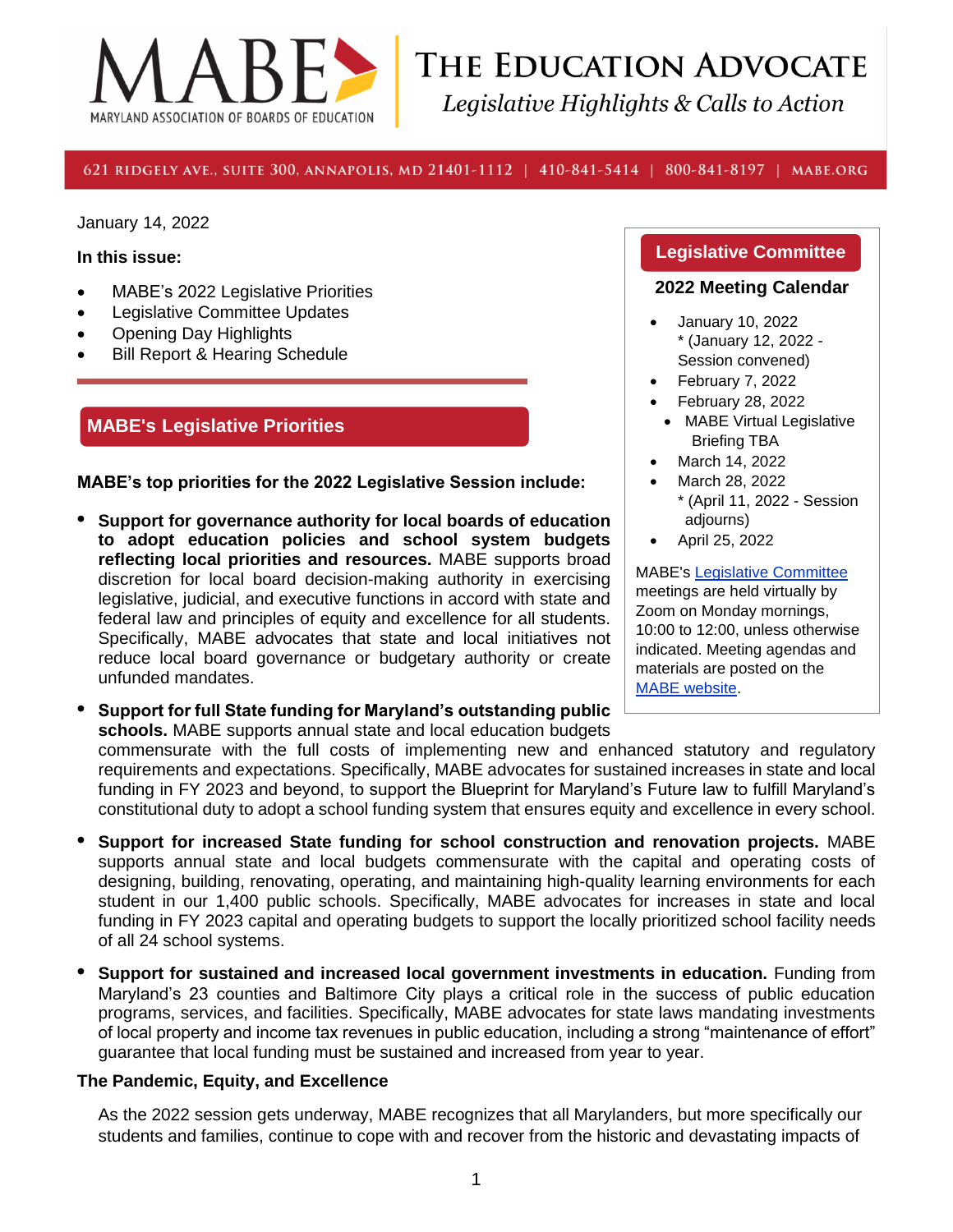the ongoing public health, economic, and educational crisis resulting from the COVID-19 pandemic. Maryland's school systems continue to face extraordinary burdens in teaching and learning, mental health, staffing, facilities, transportation, procurement, and many other areas.

For MABE, educational equity in Maryland means providing access to essential academic, social, emotional, and economic supports in order to engage each student in rigorous well-rounded instruction toward them achieving their highest potential as learners and citizens. MABE's 2022 legislative priorities and positions reflect the ongoing impacts of the pandemic and the commitment to vigorous advocacy for funding and policy decisions that enable each local board of education to succeed in providing educational equity and excellence for each of our nearly 1 million students.

Link to MABE's [Legislative Priorities & Positions for the 2022 Legislative Session.](https://www.mabe.org/wp-content/uploads/2021/12/2022-Legislative-Positions-FINAL.pdf)

## **Legislative Committee Updates**

The 2022 legislative session of the Maryland General Assembly convened on Wednesday, January 12, 2022 and is scheduled to adjourn on Monday, April 12, 2022.

MABE's [Legislative Committee](https://www.mabe.org/advocacy/legislative-committee-2/) is meeting virtually throughout the 2022 session to deliberate and vote on bill positions and to receive updates on pending legislation. The Committee is chaired by Karen Yoho (Frederick County), and the vice-chair is Brenda Wolff (Montgomery County).

On January 10, 2022, MABE's Legislative Committee convened for their first meeting of the new year to discuss some of the hundreds of bills proposed for the upcoming 2022 session. John Woolums, Director of Governmental Relations at MABE, highlighted various pre-filled bills spanning an array of educational policy topics, including student health, transportation, school safety, special education, school meals, facilities, and cyber security. Woolums explained that MABE's positions are consistently grounded in MABE's [Continuing Resolutions](https://www.mabe.org/advocacy/continuing-resolutions/) and [2022 Legislative Priorities and Positions.](https://www.mabe.org/wp-content/uploads/2021/12/2022-Legislative-Positions-FINAL.pdf) These priorities and positions were finalized in December and were modeled from the input of all 24 local boards of education. Woolums indicated that MABE's positions on bills place the highest priority on ensuring the continued role of local board governance in leading each school system's commitment to preparing every student for college and career readiness, in high-quality, healthy, and safe school facilities, and ensuring that students' success is supported by increased local, state, and federal funding.

The Legislative Committee also discussed the projected impact of the Blueprint for Maryland's Future implementation on the highly anticipated Operating and Capital Budget Bills, set to be released by Governor Larry Hogan on Wednesday, January 19. The funding secured under the Governor's operating budget will include funding for the Blueprint and all other mandated education programs. The scope of the Blueprint includes expanded prekindergarten through high school reforms, targeted funding for personnel and programs in highest-needs community schools, and the alignment of these school improvements under a new long-range state plan to be developed by the Accountability and Implementation Board (AIB).

Woolums continued by summarizing the Emergency Mask Mandate Regulations, which were approved on December 7, 2021 by the State Board of Education and received a hearing by the State's Administrative, Executive, and Legislative Review (AELR) Committee on January 5, 2022.

• [Face Coverings in School Facilities \(COMAR 13A.01.07\)](https://www.marylandpublicschools.org/stateboard/Documents/2021/1207/COMAR13A.01.07FaceCoveringsinSchoolFacilities12.7.21.pdf)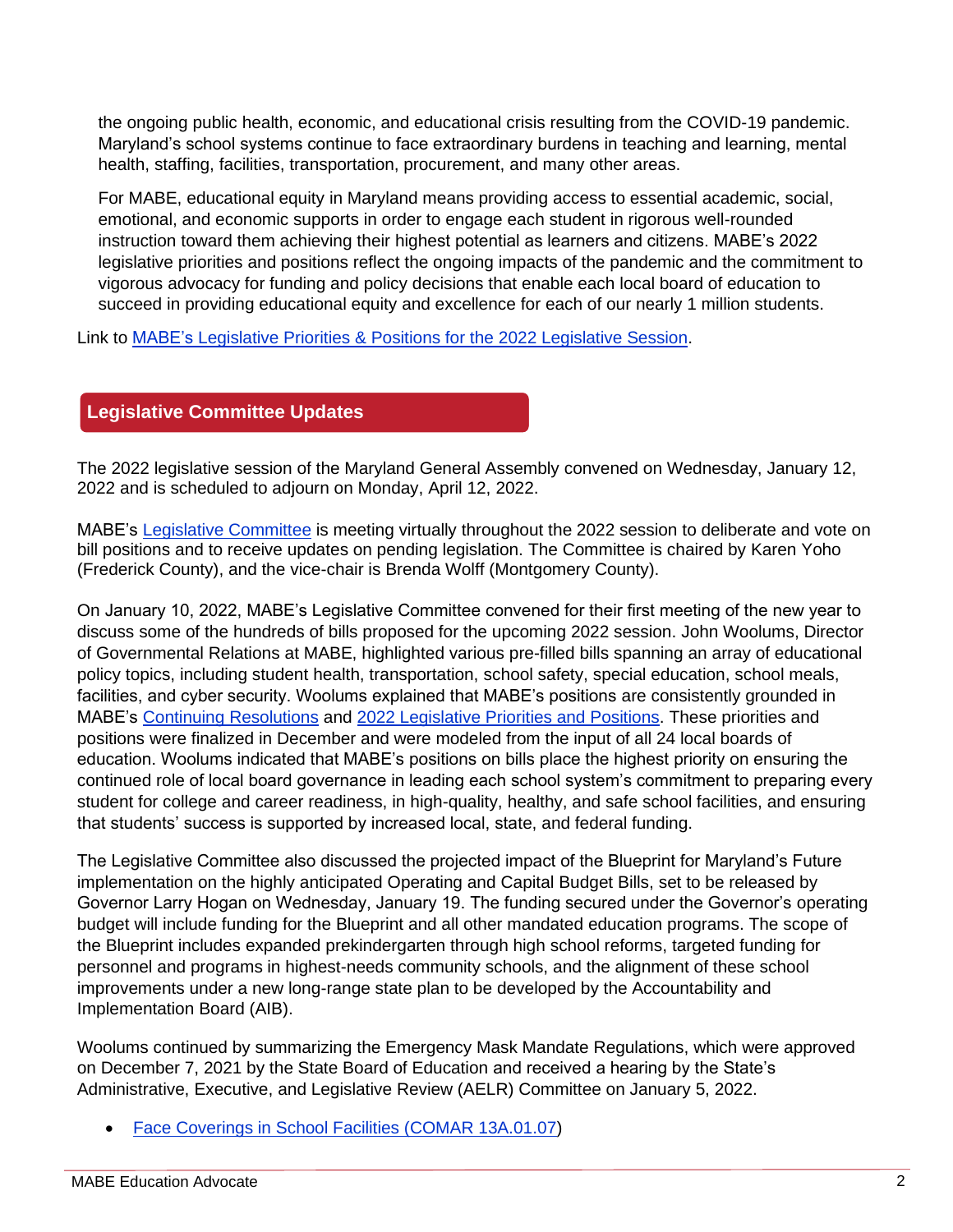The AELR Committee voted largely on party lines to replace the current emergency regulations (which were set to expire on February 25, 2022) with the new regulations. These regulations provide off-ramps that allow local jurisdictions to remove mask mandates in schools based on health metrics such as community COVID transmission rates and percentage of vaccinated persons. The mandates and flexibilities outlined in the new emergency regulation will be in effect or 180 days from January 5, 2022, unless the State Board withdraws the measure.

MABE's legislative platform for 2022 continues to reflect the devastating health, economic, and educational impacts of the COVID-19 pandemic and the commitment to education funding and policy actions that advance equity and excellence for each of Maryland's public school students. Each Legislative Committee meeting during 2022 will provide updates on matters regarding the ongoing pandemic.

# **2022 Session Opens with Leadership Forum**

The 2022 Session kicked off on the morning of Wednesday, January 12, 2022 with the highly anticipated "Eye on Annapolis" summit hosted by *The Daily Record*. Bryan Sears, Government Reporter for *The Daily Record*, moderated a discussion with keynote speaker Governor Larry Hogan, who gave insight into the 2022 Session. Governor Hogan discussed his thoughts entering a 90-day Session with an unprecedented state budget surplus, an election year looming in the fall, and the ever-evolving COVID-19 pandemic entering its third year. Nonetheless, Hogan remained confident in Maryland's response to the Omicron variant and stated that he was "hopeful by early February, we will be in a better place" now that COVID-positivity rates have leveled off since peaking in December.

The Governor touched on topics such as his disinterest in running for U.S. Senate, his plans for massive retirement tax cuts to reward hard-working Marylanders, EZ-Pass electronic tolling failures, and his administration's use of Wickr, a private messaging service that markets itself to government agencies for its enhanced privacy features, such as self-destructing messages. Hogan also discussed his disappointment in the Maryland redistricting maps created by the Maryland legislature. Hogan claimed that Maryland has "some of the worst gerrymandering in America," and stated that the Citizens Redistricting Commission, whose members were appointed by Hogan himself, created a more equitable and fairer map for Marylanders. Hogan stated that he plans to bring legal challenges and overturn the legislature's map.

Sears also spoke to Speaker of the House Adrienne Jones and Senate President Bill Ferguson about their outlook on the 2022 Session. Speaker Jones stated that the General Assembly is doing their best to "operate in a safe manner" amidst the Omicron variant, and that they would "adapt to changes as they arise." Jones and Ferguson discussed their working relationship with each other, with Ferguson stating that their "offices have an incredibly strong relationship" given that they "have the same values and want to expand opportunities for Marylanders."

In response to the Governor's tax cut proposal President Ferguson cautioned that although the State has a surplus this year, the legislature "cannot make decisions this year that put [Maryland's budget] on a cliff four years from now," and that while he's open to a tax cut, the legislature should be "thoughtful and purposeful" with the surplus funds. Speaker Jones stated that any surplus should be used to "help the citizens who need it the most," as well as funding schools and local communities through upgrades rather than long-term spending priorities.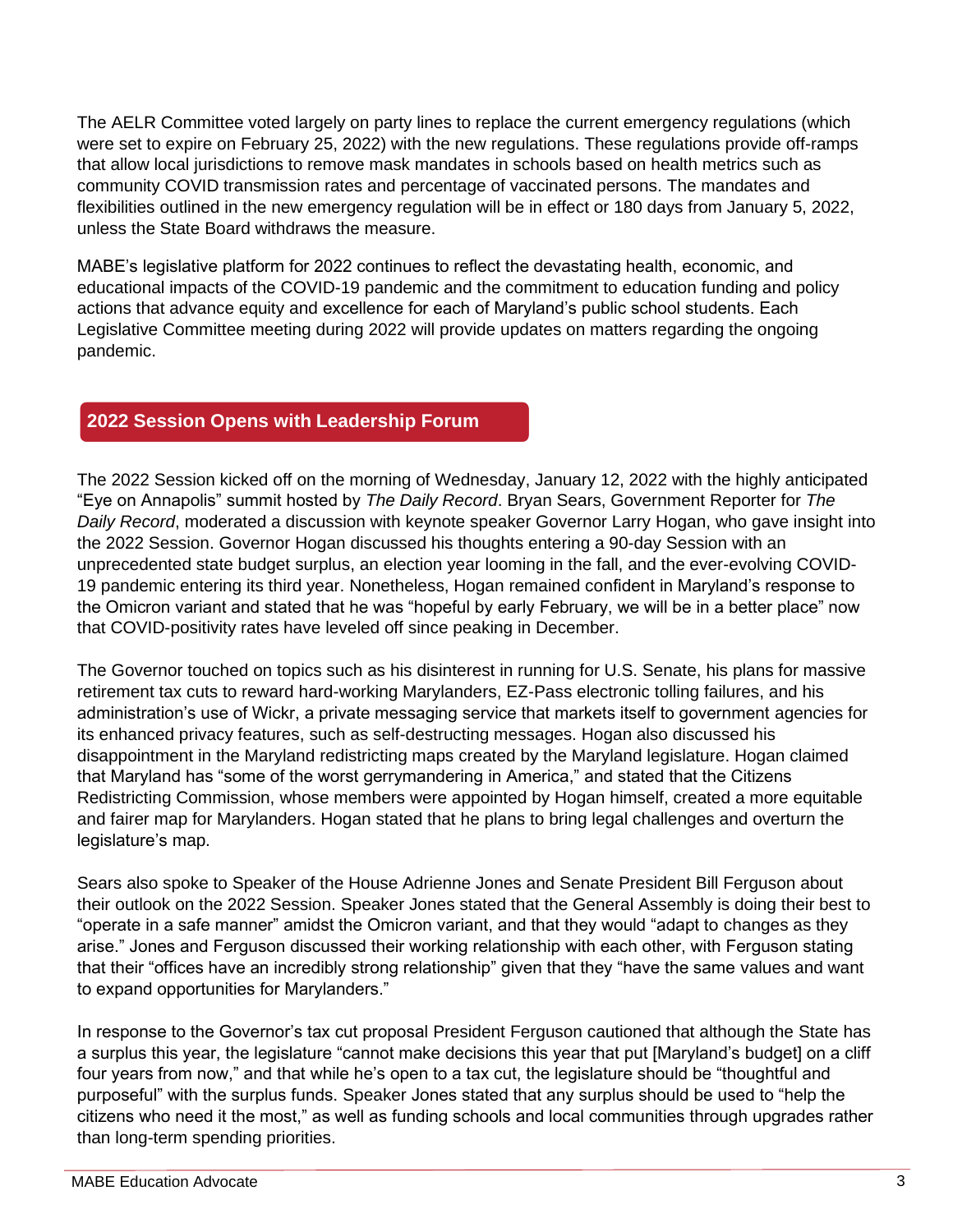The Speaker and President then covered Session hot topics such as recreational cannabis legalization, equity accountability in the distribution of sports betting licenses, and their views on the redistricting process. Surprisingly, education policy and issues were only prompted by an audience question, which inquired into the legislature's strategy to address loss of learning, classroom safety, and bus driver shortages amidst the pandemic. Jones cited the importance of giving aid to schools and teachers, and how the legislature is working to address issues in all of Maryland's school districts, specifically Baltimore County. Ferguson stated that other than healthcare systems, "young children are bearing the heaviest burden of the unvaccinated," and that keeping children well has been "the single biggest long-term challenge of COVID." Ferguson acknowledged that "young people are suffering," and that Maryland must ensure that schools have the resources they need in order to get kids back in school.

## **Supreme Court Rejects OSHA Vaccine Mandate**

On Nov. 4, 2021, the U.S. Department of Labor Occupational Safety and Health Administration (OSHA) announced an Emergency Temporary Standard (ETS) requiring covered employers to develop, implement and enforce a mandatory COVID-19 vaccination policy. This federal OSHA vaccine mandate would apply to Maryland school systems through Maryland's state OSHA (MOSHA) requirements.

Lawsuits opposing the proposed ETS from multiple states were consolidated for review in the Sixth Circuit Court of Appeals, which decided that a stay of the ETS was not justified. This decision was appealed to the Supreme Court, which held a hearing on Jan. 7, 2022.

The Supreme Court, on January 13, 2022, agreed to stay OSHA's COVID–19 Vaccination and Testing Emergency Temporary Standard (ETS).

"Applicants are likely to succeed on the merits of their claim that the Secretary lacked authority to impose the mandate. Administrative agencies are creatures of statute. They accordingly possess only the authority that Congress has provided. The Secretary has ordered 84 million Americans to either obtain a COVID–19 vaccine or undergo weekly medical testing at their own expense. This is no "everyday exercise of federal power." It is instead a significant encroachment into the lives and health—of a vast number of employees."

"That is not to say OSHA lacks authority to regulate occupation-specific risks related to COVID– 19. Where the virus poses a special danger because of the particular features of an employee's job or workplace, targeted regulations are plainly permissible."

[Text of the Supreme Court Decision.](https://www.supremecourt.gov/opinions/21pdf/21a244_hgci.pdf)

## **Bill Report**

A [Bill Report](https://www.mabe.org/wp-content/uploads/2022/01/January-14-2022-Bill-Report-Bills-w-MABE-Positions.pdf) and [Hearing Schedule](https://www.mabe.org/wp-content/uploads/2022/01/January-14-2022-Hearing-Schedule.pdf) (updated January 14, 2022) containing MABE's positions and the status of all the bills we are tracking is available on the MABE website and updated weekly during Session.